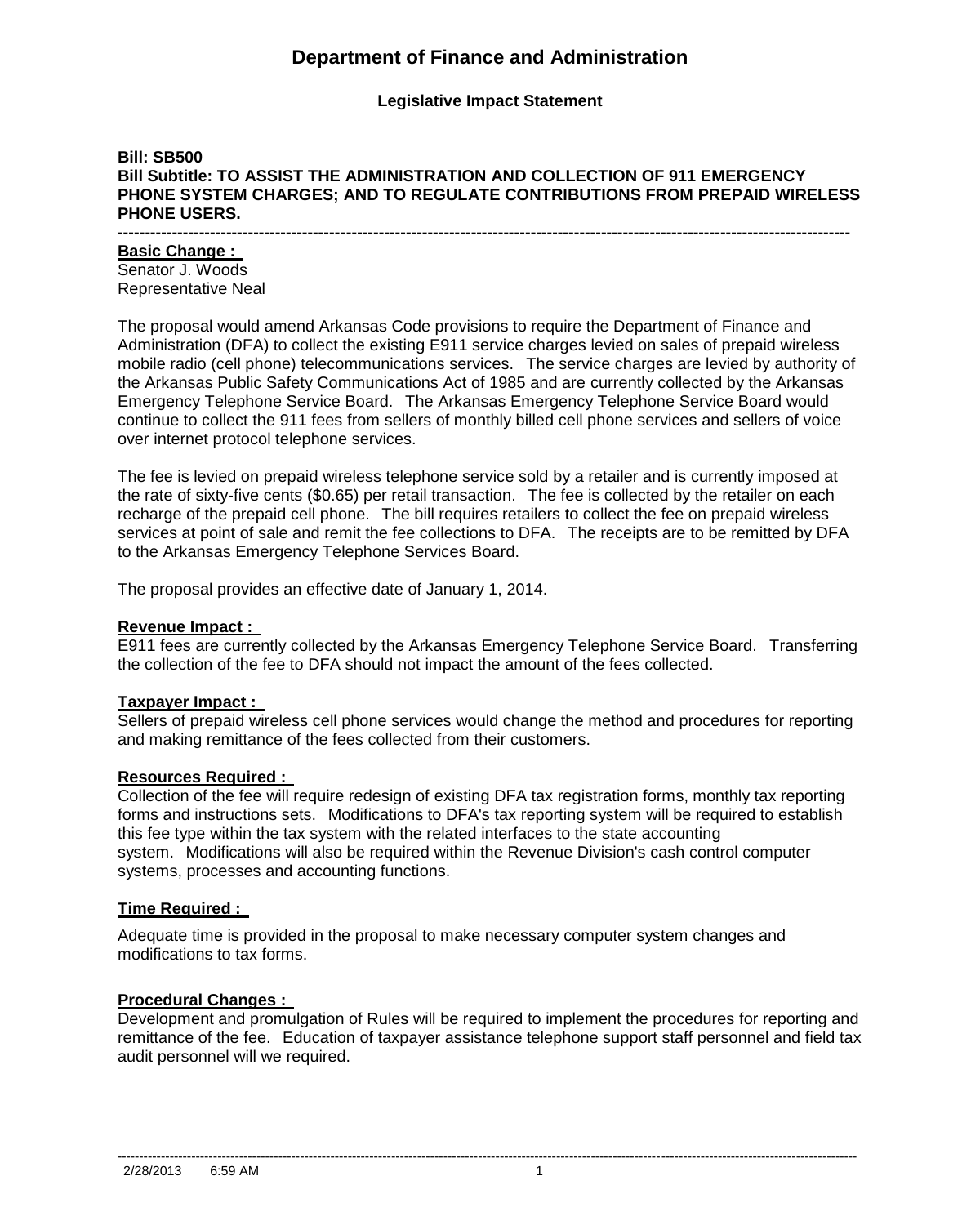# **Department of Finance and Administration**

**Legislative Impact Statement**

## **Bill: SB500 Bill Subtitle: TO ASSIST THE ADMINISTRATION AND COLLECTION OF 911 EMERGENCY PHONE SYSTEM CHARGES; AND TO REGULATE CONTRIBUTIONS FROM PREPAID WIRELESS PHONE USERS.**

#### **--------------------------------------------------------------------------------------------------------------------------------------- Other Comments :**

DFA will be required to post on its website information regarding any rate change. It is anticipated that the reporting and remittance of this fee will be part of the monthly Excise Tax Report. Taxpayers submit their reports monthly, quarterly or annually dependent on their tax remittance amounts with smaller taxpayers reporting less frequently. The proposal should provide that the fees would be reported in accordance with their scheduled sales tax reporting frequency. Additionally, taxpayers reporting on a monthly basis are mailed forms on a semi-annual basis with packages mailed for the tax periods of January through June and for July through December. In order for the proper tax rate to be reflected on the reporting forms, any rate change adjustments for the fees should have effective dates limited to either January 1 or July 1.

The proposal should reflect a definitive due date for the fee with the date to match the requirements of the sales tax code. The proposal should be amended to provide specific discount language similar to that codified as § 26-52-503(a) and reflect provision for forfeiting the discount allowance.

The bill should be amended to reflect that the fee will be administered in accordance with State Tax Procedures, Ark. Code Ann. 26-18-101 et seq. Audit and appeal procedures are provided in State Tax Procedures, not the Gross Receipts tax code. This would also provide confidentiality protections and procedures for assessment, refund, lien filing, penalty and interest calculations. State Tax Procedures should be amended to clearly reflect that this fee is included for administration as other fee types that are currently referenced. State Tax Procedures defines "state tax" to include "any fee for a license, permit, or registration which is payable to, collected by, or administered by the Department of Finance and Administration". In order to avoid any confusion regarding applicable administrative procedures, the Arkansas Tax Procedure Act should be amended to address the E911 fee type.

DFA deposits all tax receipts with the State Treasurer for subsequent distribution to funds in accordance with state law. The bill should reflect distribution by the State Treasurer. The 3% portion of the fee to be retained by DFA should be amended to reflect that fee should be retained by the State Treasurer for deposit to State Central Services and Constitutional Officers funds in the same manner as other tax collections.

#### **Legal Analysis :**

SB500 eliminates the 911 surcharge on prepaid wireless telephone service subscribers under Ark. Code Ann. §12-10-318(b)(1)(B), adds a new section to the code, Ark. Code Ann. §12-10-326, to levy a new prepaid wireless E911 service charge upon purchasers of prepaid wireless telecommunication services, and amends the responsibilities of the Arkansas Emergency Telephone Services Board (AETSB) under Ark. Code Ann. §12-10-318(c)(2) to authorize the deposit, management, and distribution of the E911 service charge.

--------------------------------------------------------------------------------------------------------------------------------------------------------------------------

The effective date of the bill is January 1, 2014.